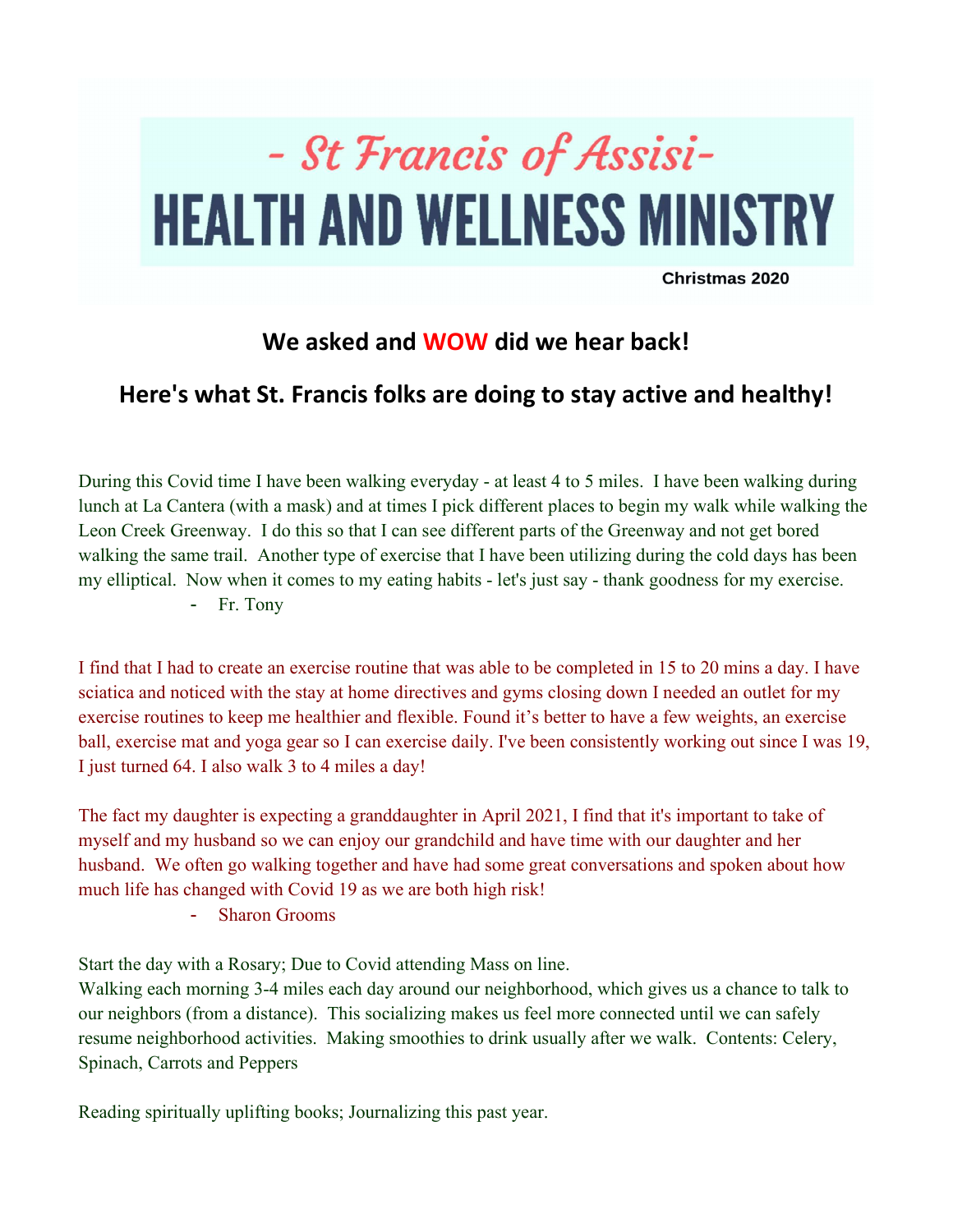Joined Oasis for seniors which has numerous mind-stimulating programs and healthy eating programs. https://www.oasisnet.org/

Aiding several elderly neighbors with food and good cheer like home baked goods and conversation. Staying in touch through Zoom, face time, and phone calls.

We try to eat healthy, at least most of the time!

- Rhonda and Elliot Rosado

Hi everyone, I am Mary Claire Cater. I go to Golds Gym 3 days a week. Twice a week, Silver Sneakers balance classes, once a week a seniors chair yoga class. I have been going for several years, and the instructor is excellent. They have closed the pools so I am unable to go to water aerobics. We try to keep a good protein, low carb diet. Watch sugar intake, and eat lots of fruit, and vegetables, chicken and fish. Hopefully 2021 will be a more peaceful year!

Wishing you all Blessings, Peace, and a Merry Christmas and Healthy New Year<sup>:</sup> Thanks for all you do!

- The Caters

Here's a super easy comfort food soup recipe. I can't find the nutritional facts on it but based on the ingredients, I am certain it is low calorie and has lots of great vitamins packed in.

I use frozen organic butternut squash from the freezer section. Super easy!

You can top with bacon or croutons if you want to bulk it up. A great side dish or meal starter as well as a main course.

https://www.hiddenvalley.com/recipe/hidden-valley-ranch-butternut-squash-soup/

Also, I would like to join up with anyone who would like to bike. This is a great time to hit the trails and there are so many places in SA to get on the paved trail. I prefer a week day but am open to early morning on weekends. Contact mellinjulie@Hotmail.com if interested in forming a "bike gang"! - Julie Mellin

I just use You tube every day. They have tons of exercise videos. Just search under Exercise.

- Judy NiCastro

I have been enjoying riding my bike with my teenage son every so often. He keeps me constant on those very hard days when I'd rather not. There are so many nice trails here.

- Sara Martinez

Some wellness routines that I incorporate are yoga at least twice a week. And yoga can include asana (yoga poses) or sitting and doing breath work. I also engage in HIIT exercise (high intensity interval training) about twice a week as well. Another self-care activity is practicing gratitude daily. I write down 3 things I'm grateful for daily in a gratitude book. As well as utilizing a prayer journal I write in daily.

- Frannie Martinez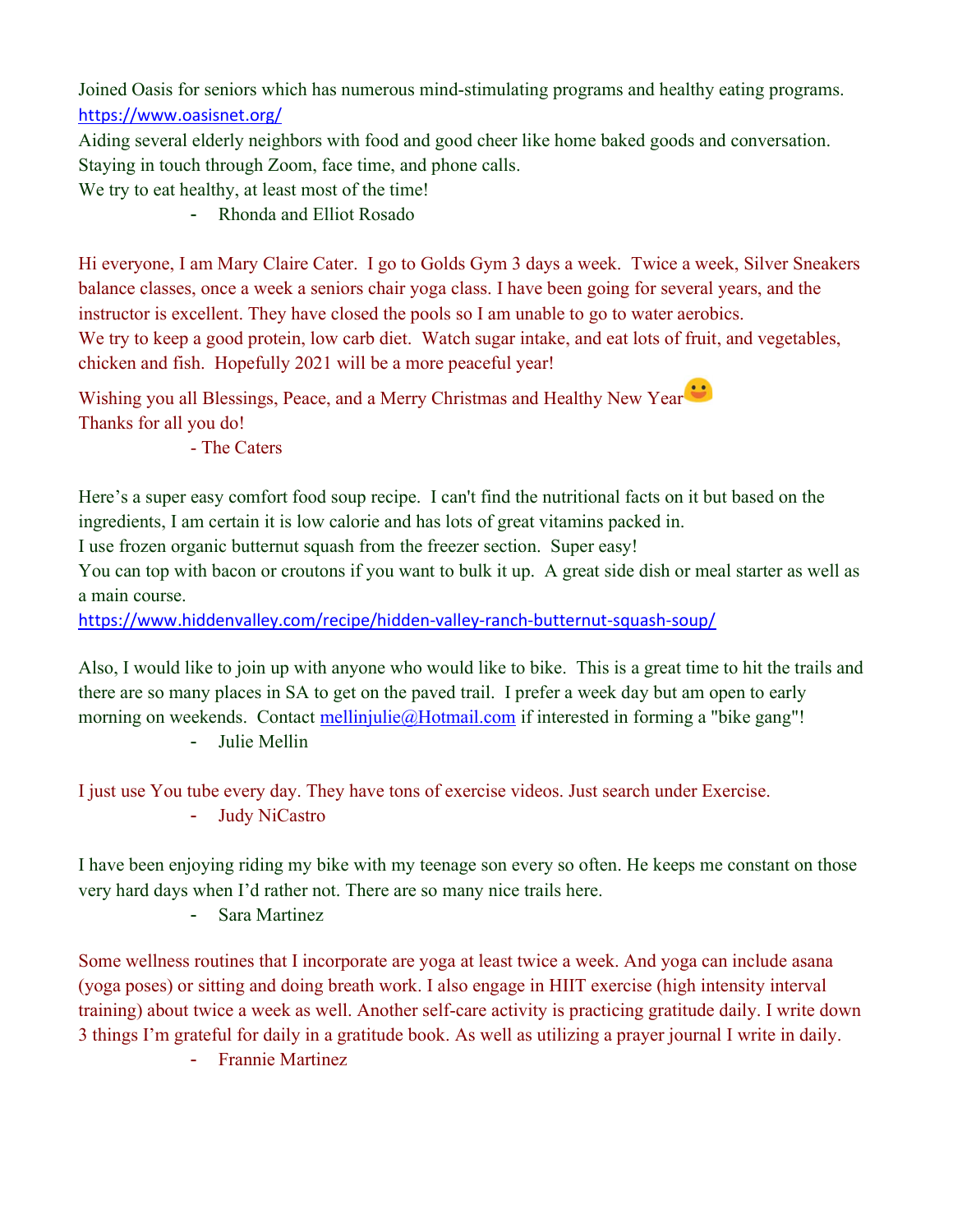Covid, in a round-about way, has actually been a help as well as a hindrance in my determination to be healthier as well as more prayerful in 2020. I had to give up my weekly 3-5 mile hike in Friedrick park because of the risk of contact. I had to give up my twice weekly yoga classes for the same reason. But because of my aversion to cooking, especially cooking meat (not eating it), my diet has taken on a frequently vegetarian appearance. Don't know how long that will last but, time will tell.

I have more time to read books now and I've found it easier to maintain my prayer time in the morning, praying with the Christian prayer of the Church and meditation for 45 min to an hour followed by a one mile walk around my apartment complex saying the Rosary. Routines are easier to maintain when I don't have a rigid 'to-do' schedule.

Because I'm sliding down hill toward 80, I'm methodically trying to downsize my life collections by getting rid of things only I appreciate or care about and that I know no one else among family and friends would want. Boxes of donations are frequent.

I'm not very disciplined about doing a yoga routine on my own but I try to do daily stretching and strengthening exercise and am determined to start rescheduling my hike at Hardberger at least once a week.

Oh, and chasing my newly acquired cat around the apartment to salvage the items I would like to keep from the donation box, well, I guess I could call that mental as well as physical exercise, along with my nightly solitaire.

Thanks for maintaining this great parish program.

- Valerie Arcement

Youtube has become a great companion during Covid. I actively and consistently view exercise videos by a coach from Spain, called "Sientete Joven"( Feel young). She has a variety of exercises to cover strength, tone and cardio training. She also includes modifications. The best part is she has many video sessions under 20 minutes. My favorite is Cardio without jumps 20 minutes video.  $\circled{e}$ 

Another Covid opportunity is more time to read. I am enjoying a health book given to me by my husband called "Younger next year" by Chris Crowley and Henry S. Lodge, M.D. Provides a combination of exercise practices and the biological benefits of staying active after 50. It is funny and captivating. It has changed my definition of cardio exercising and the importance of doing them six days a week.

I appreciate your ministry. Be safe and healthy.

- Josephine Hurtado

Covid has changed our lives to be more indoors but we take advantage of going to the park at least once a week. It is possible to utilize our indoor routine to walk indoors in the house from room to room. I decided to do that and say the Rosary and the Chaplet of Divine Mercy at the same time. I was surprised that I am able to walk a mile each morning just walking from room to room until I finish my rosary. I found that I lost weight and feel so much better for it.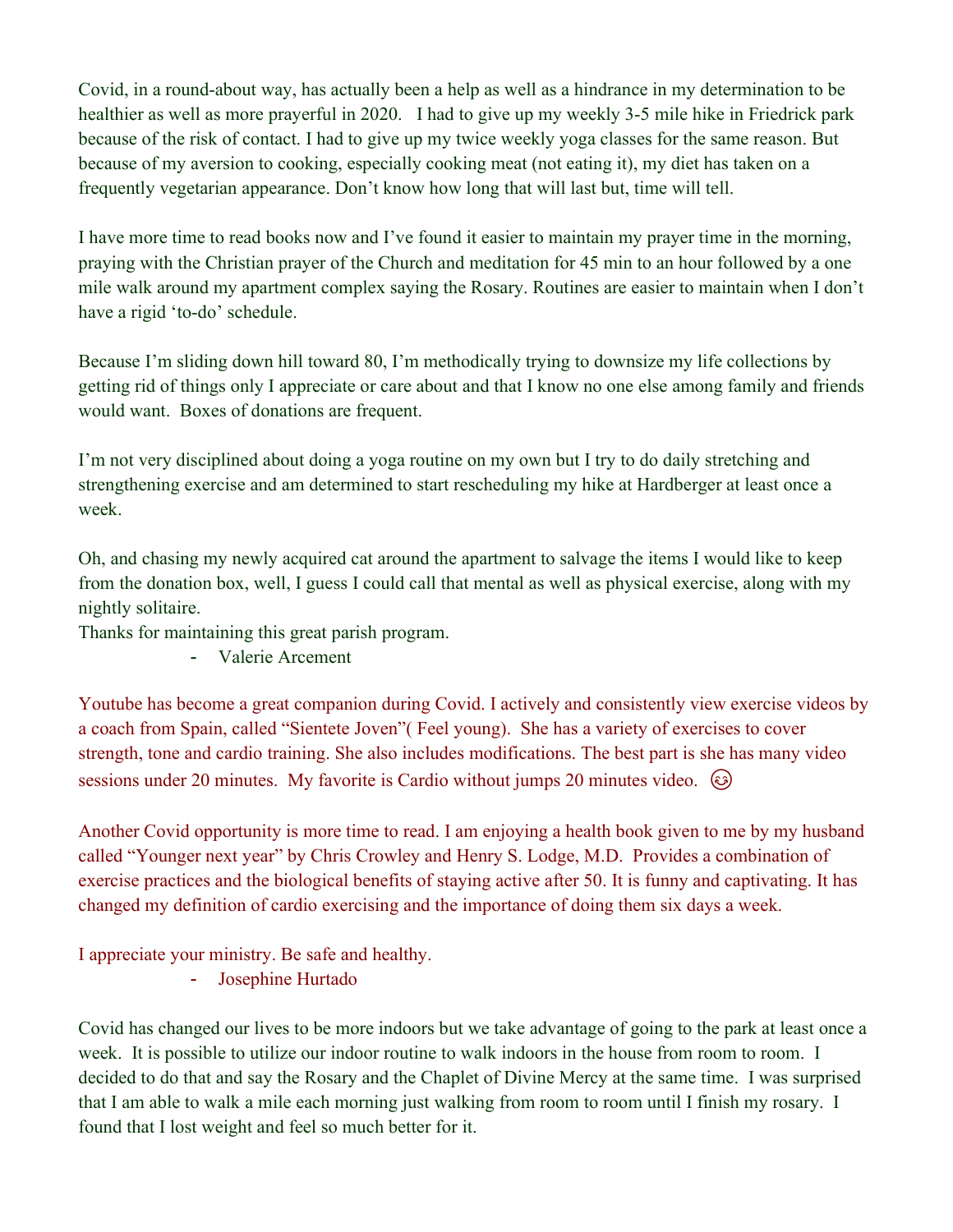On our visit to Medjugorje a couple of years ago, the messages to the visionaries include Blessed Mother's requests that we pray and fast during Wednesday and Fridays. I decided to fast on those days and find that I am able to keep the weight off.

Once you get into the routine of these, it becomes second nature and I find myself doing these things without even giving it a second thought.

It gets easier with time

- Aline Kundrotas

I love being able to go on runs right before sunset, especially now that it's colder. I don't always feel in need to run though; often I love going on a nice walk too and enjoying the neighborhood! We have also taken in nature in a deeper way, watching squirrels and birds feed and interact, gardening with more focus this year, noticing the beauty of trees and the changing seasons.

- Parishioners

When COVID first hit, we couldn't go to the gym, so my membership at YMCA was wasting away, but was supporting the Y. Anyway, by the time that they opened up, I still was not comfortable. Also we were walking at a large parking lot for a high school close to my house.

While I walked and tracked with my Fitbit, my son would ride his bike or scooter and we listened to music. Then my work load triple increased and so it felt like I was staying longer working on the computer plus my 7yr old was Virtual learning and that was overwhelming since March!  $\Omega$ 

Later, I discovered an exercise video that a mom friend shared. Walk at home videos by Leslie Sansone YouTube video. She is almost 60yrs old and has been teaching exercise videos for 25 years  $\mathbb{C}$ . She looks amazing and they're not intense like some other videos.

I have neck and disc problems and have been going to different doctors for over a year. I just started physical therapy and I am already feeling better since starting the exercise video. My therapist and doctors said to continue my cardio work outs on the video because it has greatly improved my pain levels and movement. My mood is better because I feel better and I have lost some weight, so win-win!

## W 6 83.

I thank God for the journey and for my health. My 7 yr. old enjoys the exercise video too. He loves sports and loves to dance, so he's great company lol!



Thanks again for the opportunity to share and I hope that it inspires or helps someone else  $\circled{ } \bullet$ . Have a blessed week and Merry Christmas and happy holidays!

- Rosaline Okwura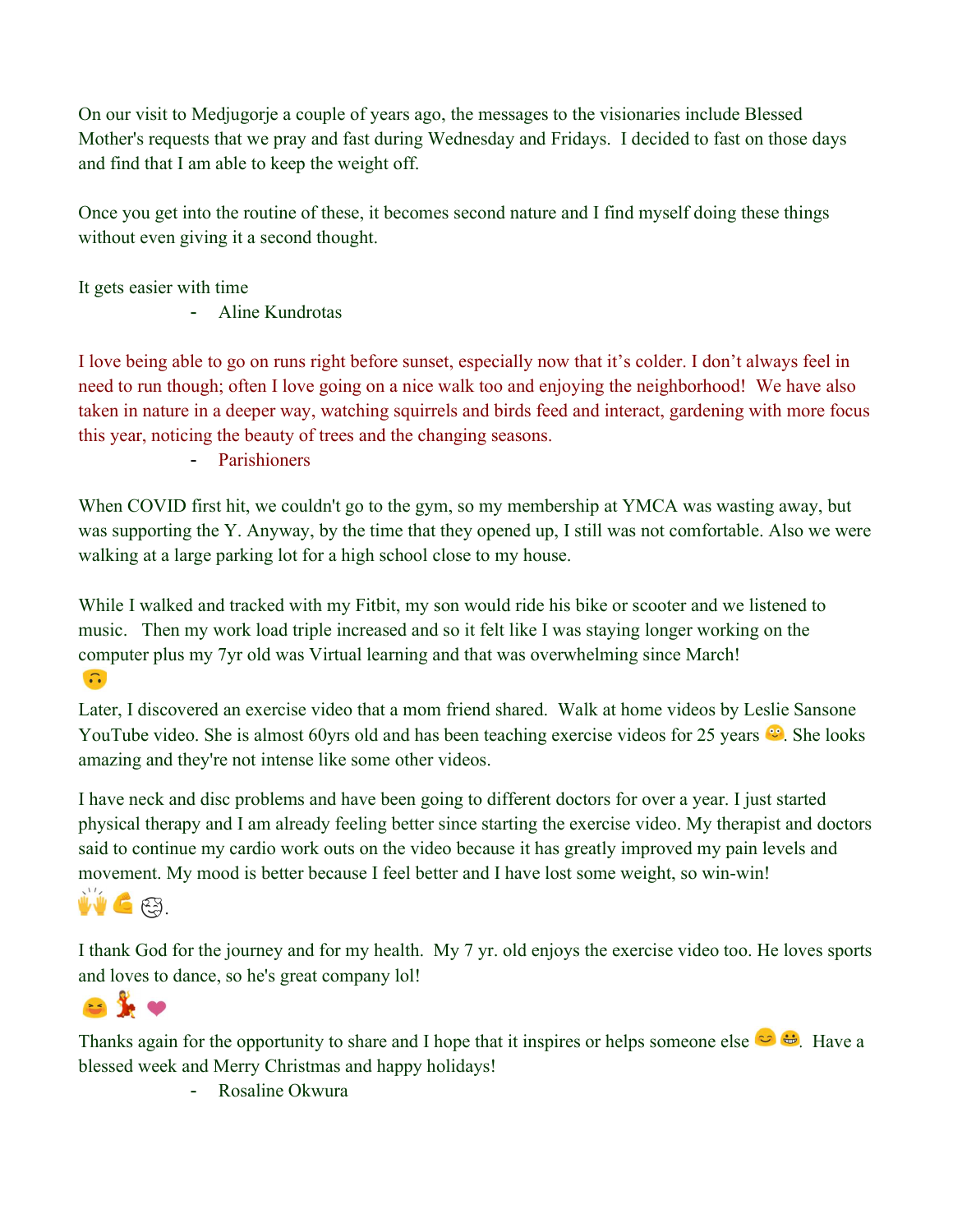What holiday semi-healthy recipes are you thinking about making? Oven-roasted brussels sprout with diced butternut squash pecan and cranberries drizzled with honey balsamic glaze.

What sort of wellness routines are you doing these days? Garage weight training sessions and running 4 miles every 3 days. Long dog walks and stretching before bed.

What is inspiring you these days? COVID-19 has served as a warning to live a more active lifestyle and make more healthy choices when it comes to food.

Are you looking to join up with anyone for safe, socially distanced activities? If so, what sort of things interest you? Running or hiking at a safe distance with a few friends.

- Giselle Reinhardt-Gillis

We are walking with our dogs every day, and they get very insistent about it which encourages us! Grateful for the beautiful weather that we enjoy when we are out.

- Teresa Hale

Since August 31st I've been walking virtually to Santiago de Campostela. I am 71 miles away from completing my 480.9 mile trek. My goal is to complete my journey by Christmas.

This challenge has kept me focused on exercising, but also motivated me to keep moving and building my endurance for my next challenge. My friend from middle school let me know about the challenge and we also talked Fr. Tony into joining us.

- Amy Nieto

My main goal has been staying healthy and maintaining contact with others outside my family and work.

I am walking- my goal is 85 miles per month- my goal rate is less than 15 min/mile. I also try to alter my routes and listen to podcasts or new play lists to keep things interesting.

We have made a roasted Brussels sprouts and apple recipe which was delicious.

I am praying the Rosary daily (most days  $\mathcal{C}$ ) with a zoom group that includes moms from IWHS. It is wonderful to have that support and inspiration in my prayer life.

I would be interested in joining with others for COVID safe activities- exercising, nutrition, - I'm open to other ideas.

- Diane Niemiec

I've added long hikes into Hardberger Park to my exercise routine. Excited about new land bridge. I've also added a weekly yoga session through Zoom.

Regarding food, I have stayed with a mostly vegan diet and do a modified fast in the morning. I have fresh celery juice every morning and usually a banana. Have lost almost 10 lbs. I also do a lot of podcasts and nonfiction reading to educate myself.

- Beverley McClure